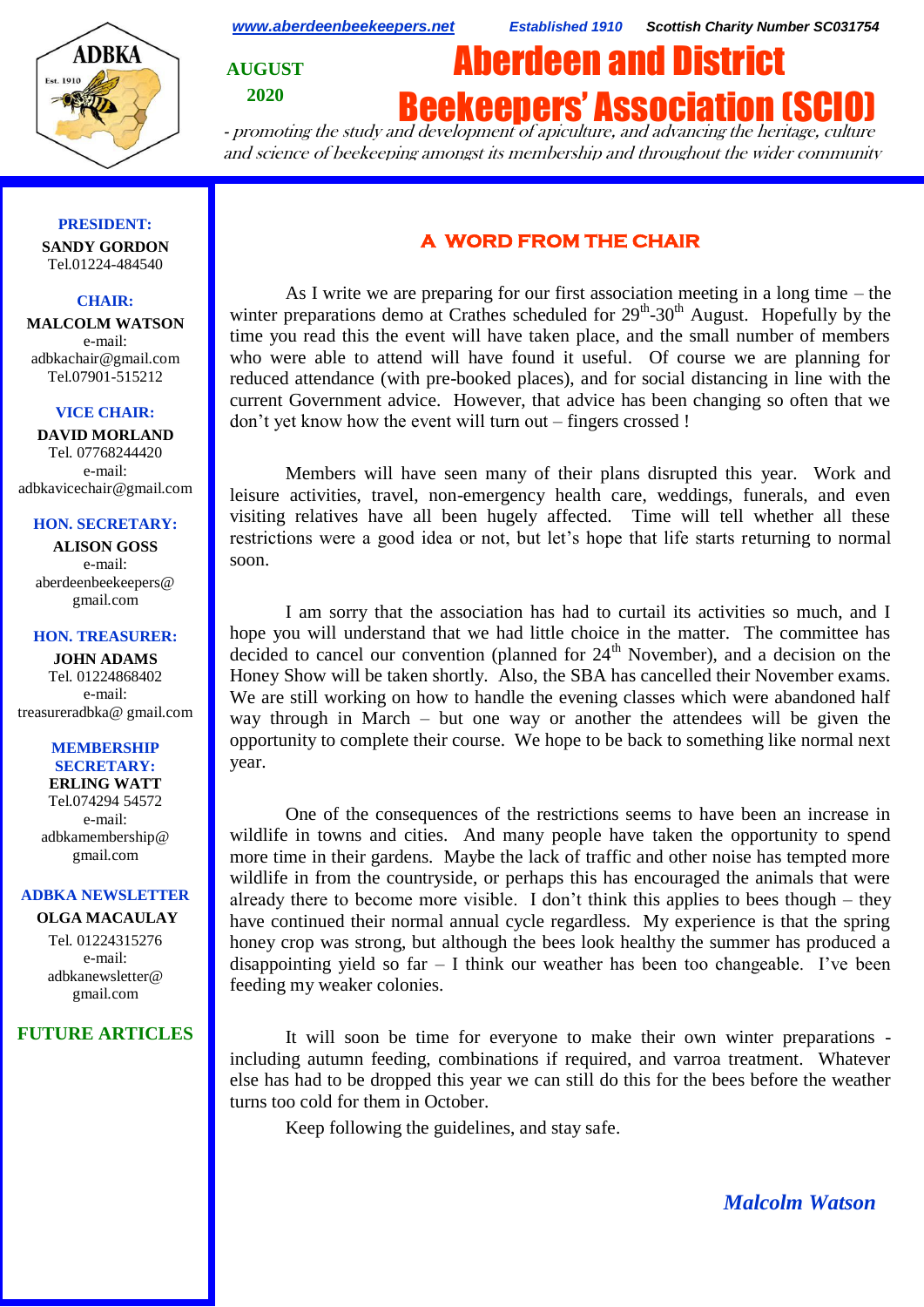## **CRATHES APIARY UPDATE AUGUST 2020**

You may be wondering what has happened out at the association apiary at Crathes this season. Normally we would have had our regular Sunday morning volunteer sessions with all the often lively hive inspections, swarm control and doing whatever maintenance jobs from making up frames to painting the hive stands and of course all the banter and chatter about our own hives and what ever our bees have been testing us with that week. It is a great opportunity to ask questions and hear the obligatory two answers or even three for every question posed but that is one of the delights of bee keeping.

Once the lockdown started and the estate was closed to the public Graham obtained permission for us to gain access via a different entrance not open to the public and we were able to continue to visit the apiary occasionally as long as we gave prior notice to the estate.

The colonies were slow to build up and we watched one of them hover on only two frames of bees for a long time and then it took off but after being so carefully nurtured over the winter and spring they thanked us by becoming the hive from you know where. They have now been successfully requeened.



One of the other hives was notable but for a different reason, it came through the winter and was our best hive with a queen yellow dot so she was from 2017 and she is still going. Graham has made up several nucs from this colony so we can keep this strain going.

The one hive that swarmed was a total surprise, I know, we always claim that but this one had a new 2020 queen!

Right now, the hives are all away at various sites so that the hedges can be cut and it all looks so empty without them but the lavender is looking beautiful and is covered in bees, many of them honey bees where ever they have come from.

We owe a special thanks to Graham for stepping in and managing the apiary and in particular for moving all the colonies out of the apiary so that the gardeners can get in to cut the hedges.

I think that we are all looking forward to the time when we can get back to our regular visits and hear all the ups and downs of the bee keeping year, we have missed our volunteers.

*Naomi Adams*

## **STORES AND JARS UPDATE**

We can confirm that there is still a small stock of candy pollen and fondant available for uplift as required at Joans facility at Muir of Fowlis - uplift can be arranged by contacting :

**Joan Gilbert-Stevens on 019755 81369** or email at [craigmill@btinternet.com.](https://e.mail.ru/compose/?mailto=mailto%3acraigmill@btinternet.com)

As previously advised Joan has discontinued the supply of jars and syrup due to space constraints. There are a number of online suppliers for jars and for those requiring to purchase Syrup as one alternative you can contact Colin at the Bee Cabin located at Dess on the North Deeside Road. Info on availability and pricing is available on the Bee Cabin Website and Facebook page.

**Erling Watt** can also be contacted and may still have syrup and a small stock of association jars, candy and old candy pollen gold. Contact him on **074294 54572** or e-mail at [watterlingg@aol.com](mailto:watterlingg@aol.com)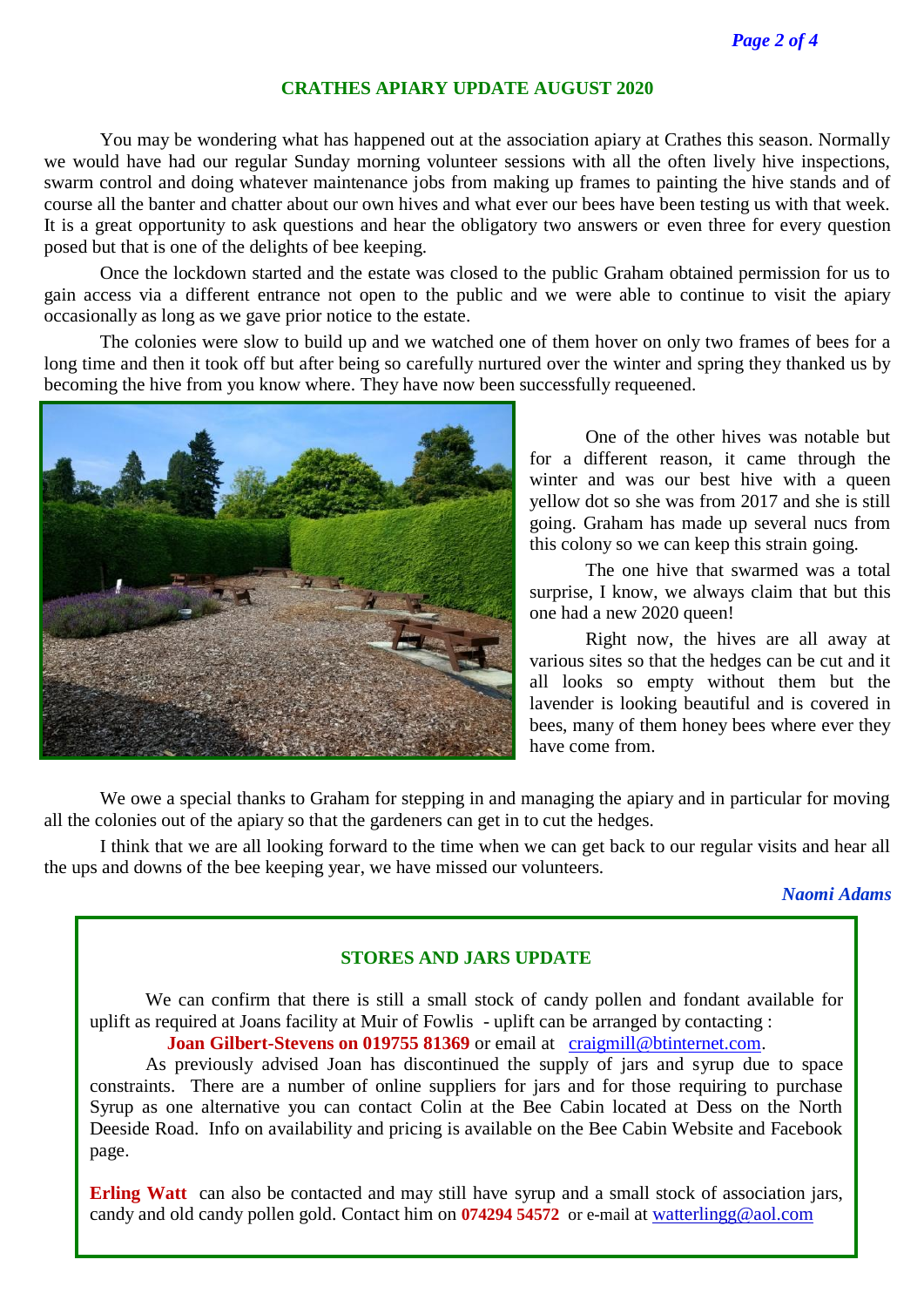## **ROYAL HIVES**



You may have spotted an article in the Daily Mail on  $22<sup>nd</sup>$ August about three new bee hives installed by the Prince of Wales at Highgrove. Based on the double walled WBC hive, these are boxes such as you have never seen before – custom made with feature's reflecting the Prince's style and insignia. Apparently the hives were a birthday present from Fortnum and Masons. We hope that his bees, which have been busy foraging on the estate's sixty-six lime trees, will appreciate their new homes.



# **This old article had been onward passed from one of our association members and though it is certainly an unusual piece, it might be of some interest to the beekeeping community.**

# **FROM GILBERT WHITE'S "THE NATURAL HISTORY OF SELBOURNE" (1789)**

Dear Sir,—We had in this village more than twenty years ago an idiot boy, whom I well remember, who, from a child, showed a strong propensity to bees; they were his food, his amusement, his sole object. And as people of this caste have seldom more than one point in view, so this lad exerted all his few faculties on this one pursuit. In the winter he dozed away his time, within his father's house, by the fireside, in a kind of torpid state, seldom departing from the chimney-corner; but in the summer he was all alert, and in quest of his game in the fields, and on sunny banks. Honey-bees, humble-bees, and wasps, were his prey wherever he found them; he had no apprehensions from their stings, but would seize them nudis manibus, and at once disarm them of their weapons, and suck their bodies for the sake of their honey-bags. Sometimes he would fill his bosom between his shirt and his skin with a number of these captives, and sometimes would confine them in bottles. He was a very merops apiaster, or bee-bird, and very injurious to men that kept bees; for he would slide into their beegardens, and, sitting down before the stools would rap with his finger on the hives, and so take the bees as they came out. He has been known to overturn hives for the sake of honey, of which he was passionately fond. Where metheglin was making he would linger round the tubs and vessels, begging a draught of what he called bee-wine. As he ran about he used to make a humming noise with his lips, resembling the buzzing of bees. This lad was lean and sallow, and of a cadaverous complexion; and, except in his favourite pursuit, in which he was wonderfully adroit, discovered no manner of understanding. Had his capacity been better, and directed to the same object, he had perhaps abated much of our wonder at the feats of a more modern exhibitor of bees; and we may justly say of him now,—

" . . . Thou, Had thy presiding star propitious shone, Shouldst Wildman be . . . "

When a tall youth he was removed from hence to a distant village, where he died, as I understand, before he arrived at manhood.